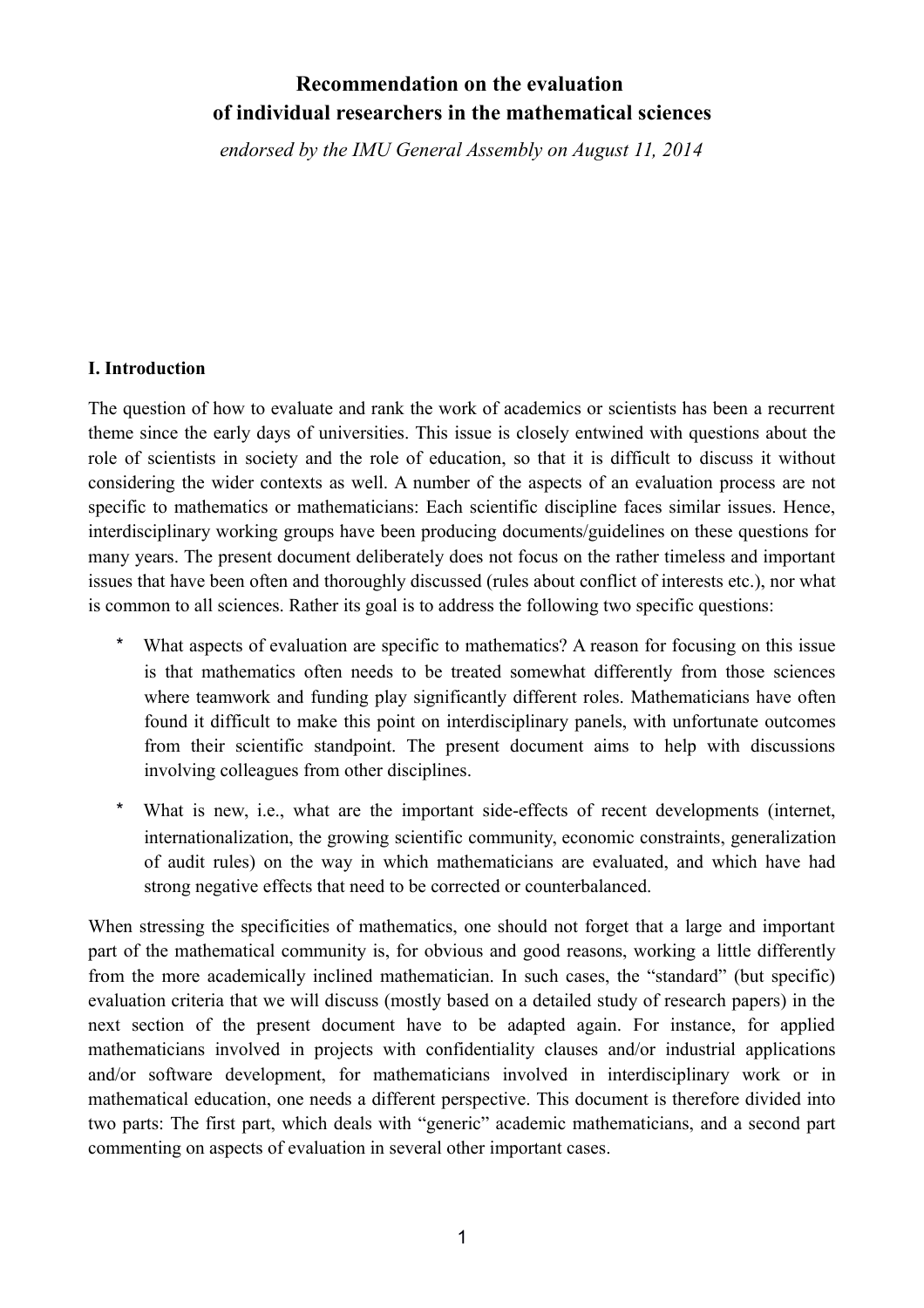**An important preliminary statement:** The evaluation of the performance of an academic is used for many purposes (hiring, promotion, grants etc.) and in most cases the assessment of research activity is only one of many parameters. Many other aspects are essential for a well-functioning academic environment, and are important factors to take into account when such decisions are made. **The present document is commenting only on the part of the evaluation dealing with the research activity; in the appendix, we give some examples of other criteria that can be taken into account in the academic evaluation of individuals.** 

# **II. The case of the "generic" academic mathematician.**

# **Generalities, specificities of mathematics, dangers of semi-automatized evaluations:**

Assessment criteria are not universal and uniformity of evaluation criteria is not necessarily a goal. For example:

- \* University systems in different countries are different, and the variety of individuals with different academic backgrounds is part of the richness for our international community.
- \* The evaluation of the work of mathematicians when choosing the recipient of an international prize is not the same as when deciding whom to hire for a junior faculty position.
- \* National communities may seek to take special measures, for example where they perceive potential weaknesses (possibly, a lack of innovation and originality in some areas or a lack of rigour and clarity in others) that they wish to correct, and therefore take them into account when making decisions.

It is standard nowadays for an evaluation committee to examine:

- an individual's publication list (including the names of journals; co-authors; the number of published pages);
- \* a research statement in which the individual describes the research in a more general context;
- \* one or several evaluation letters written by specialists, who are supposed to have read the individual's papers.

These specialists may, or may not, belong to the committee, and their contribution is essential. Indeed, a proper evaluation of the significance of research papers requires a close examination by an expert who is actually able to understand them. The use of semi-automatized quantitative evaluations based on journal factors can easily lead to mistakes. At first glance these methods look objective, scientific, and not subject to manipulation or controversy. However this is not so, and they can have some very negative side-effects:

\* High-level research is driven by originality, invention and risks (one starts an ambitious project without any guarantee of success). All these aspects would be penalized by a standardized evaluation based on bibliometric data alone.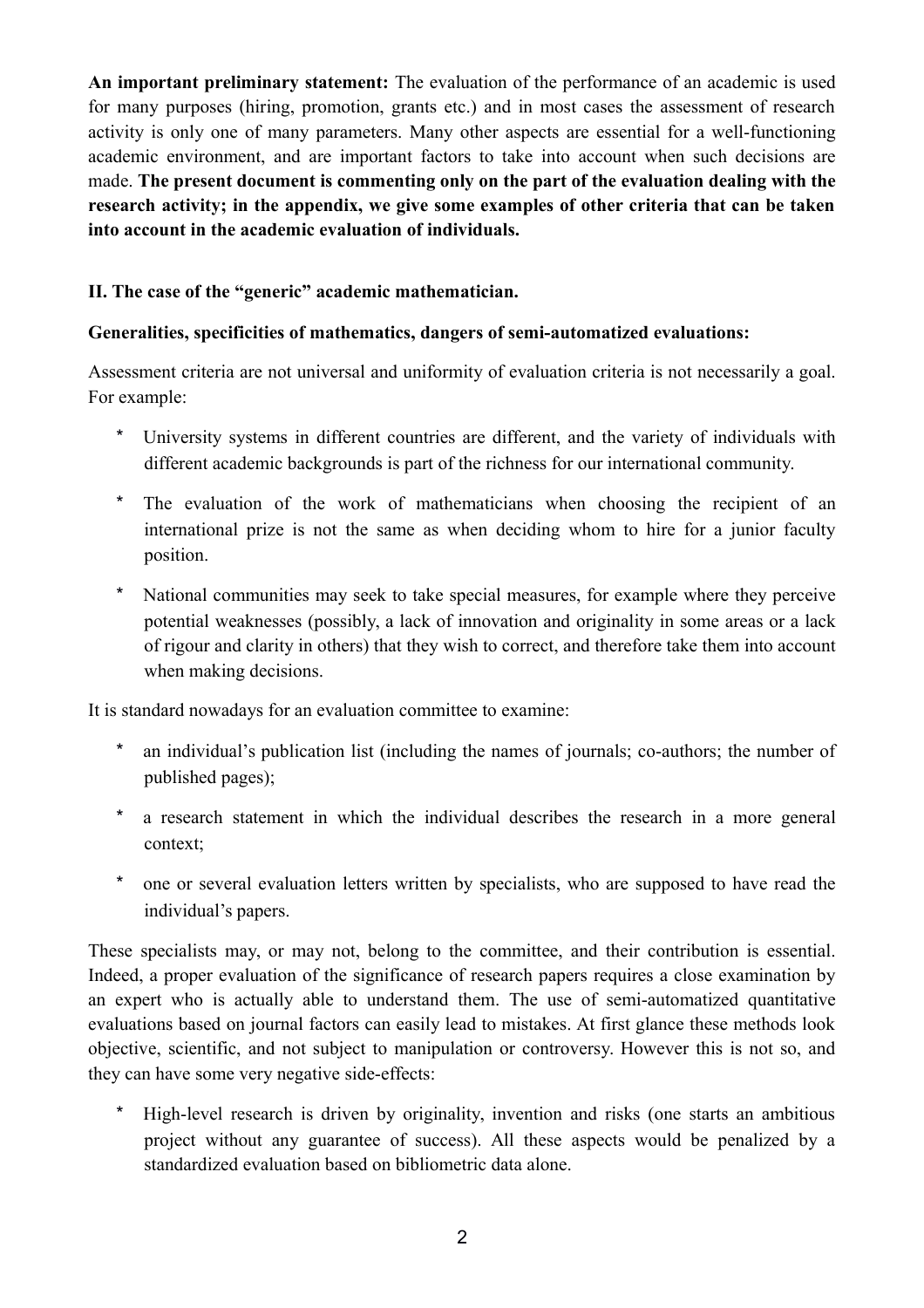- \* Bibliometric evaluation leads to an increase in the number of published papers, because it favours publication of series of papers where results are improved step by step. For the sake of mathematics research in general, it is more important that papers are well-written and in final form. One highly innovative paper is usually more important in the long run for our community than ten technical but routine papers, regardless of the journal in which they are published. In fact, prepublication servers should make it possible nowadays to post prepublications that are not submitted to publications, but will be incorporated in a longer/cleaner/more definite paper that will be published later.
- \* Impact factors: It is not uninteresting to look at the data that measures how much a given paper has been cited by other papers (such data is made available by the mathematical community itself, for instance by the AMS in MathSciNet), but a lot of care is needed when handling it. First, some fields of mathematics tend to publish many more papers than others, so that one cannot compare such data for a person working in one field (say, category theory) with someone working in another (e.g., biostatistics). Second, it is very easy to artificially create a blow-up of bibliometric data (for instance by cross-referencing etc.) and to manipulate impact factors.

It is therefore important to encourage mathematicians who serve on panels to explain to scientists of other disciplines that bibliometric evaluation is particularly inappropriate for mathematicians. We hope that the present document can help in making this point. It is worth stressing that mathematicians are not advocating that other sciences should change their specific evaluation criteria; IMU does not claim that it knows the best way to evaluate chemists or economists. The conclusion of this paragraph is the following somewhat obvious statement, which is the core of the present document:

# *Nothing (and in particular no semi-automatized pseudo-scientific evaluation that involves numbers or data) can replace evaluation by an individual who actually understands what he/she is evaluating. Furthermore, tools such as impact factors are clearly not helpful or relevant in the context of mathematical research.*

It might look tempting to produce alternative bibliometric tools (keeping in mind that most impact factors are produced by commercial companies for whom it is a business), but this is not something that IMU wishes to be involved with, given the intrinsic negative side-effects of such tools.

# **The "audit" philosophy and science, explosion of evaluation activities.**

The role of "evaluation" has become more and more important in recent decades. The concept of "auditing", probably first developed in a business context (accounting and then management), has now permeated many parts of Western societies. It is based on the belief that uniform, comparable, objective, evaluations of almost anything, people, organizations, companies, products etc., are possible. In particular, many funding bodies are now so convinced of the importance and universality of the evaluation of scientific activities that they tend to insist on using their evaluation rules, often based on semi-automatized "objective" criteria such as Key Performance Indicators (KPI), even though most experts agree on the fact that these methods are not well-adapted to science in general, and to mathematics in particular.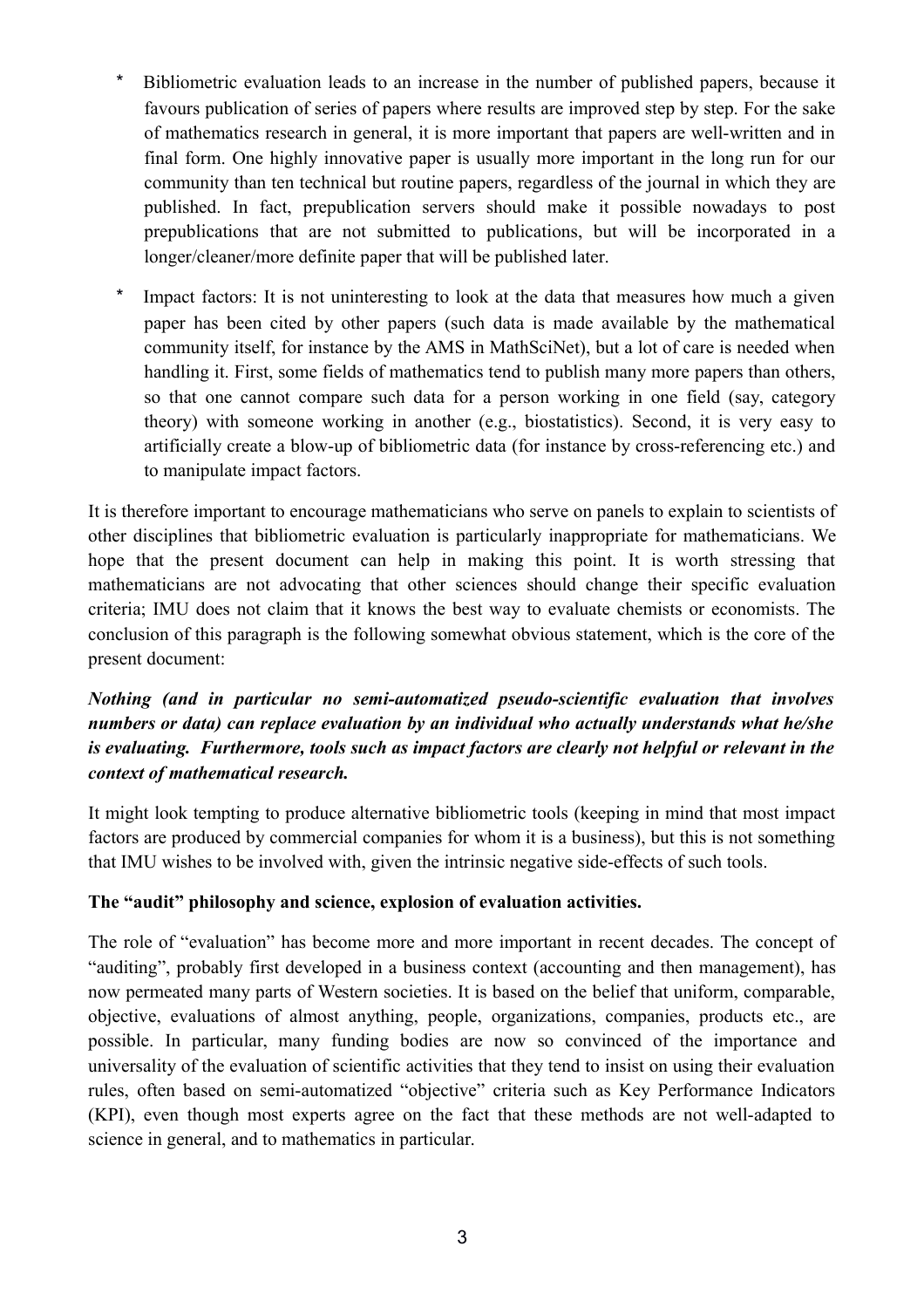Another negative side effect of this "generalized audit philosophy" is the proliferation of evaluation activities, which arise because each layer of decision-making wishes to perform its own evaluation. While it is clear that some level of evaluation activity is useful, and that every active mathematician could in principle devote some of his/her time to evaluation of others' work (this starts with the most important and essential part, which is the refereeing of research papers submitted for publication), it is also essential that they keep as much time as possible free for their own research. The proliferation of evaluation activities is a real danger. Moreover it induces a change in the perspective of scientists themselves, i.e., in the way they do and present their own research. The primary goal of research is not to get a good grading at an evaluation, but to simply make progress in understanding things. Shifting these goals would have again very negative consequences.

#### **Smaller scientific communities.**

How can all scientific communities get access to a sound and sensible evaluation procedure, and in particular to appropriate evaluators? Smaller countries, or those with very heterogeneous research activities, can find it very difficult to obtain reliable and objective information about the level and quality of their research output. The alternative often seems to be a choice between two poor options: rely on the local community (with the obvious danger of self-evaluation and conflict of interests -- clearly to be prohibited), or a semi-automatized bibliometric system as discussed above, which cannot be viewed as a positive long-term way of dealing with this issue. Another solution is certainly desirable.

There may be a case for *creating a supra-national structure* to help in such evaluation activities and it is reasonable to ask whether it is IMU's role to implement such an idea. Arguments in favor include the question "who else?". The main argument against it is that IMU's main goal should be to bring mathematicians together, and not to be a source of tensions that such evaluation activities inevitably create. The dangers that could arise if the IMU gets directly involved in such activities seem to outweigh the benefits.

# **III. Additional specific comments**

# **Multi-disciplinary and industrial mathematics.**

As stated above, the assessment of mathematicians should be based on careful evaluation of their scientific work and not on semi-automatic KPI of any kind. In this paragraph, we draw the attention to special issues arising in the evaluation of mathematicians who are strongly involved in multidisciplinary projects, either in academia or in industry.

Attention is restricted here to mathematicians who have developed novel mathematics *and* used it to solve an applied problem, motivated by challenges from other sciences and industrial (or other) applications. This workflow, modelling-research-development-application, that is of major importance is of a somewhat different nature than the one discussed above. We stress again that work that only involves direct applications of already existing mathematical tools or techniques is not discussed in the present paragraph (this latter type of work can be assessed by the criteria relevant to the applications area only).

Because of the extreme diversity of publication cultures in multidisciplinary projects and in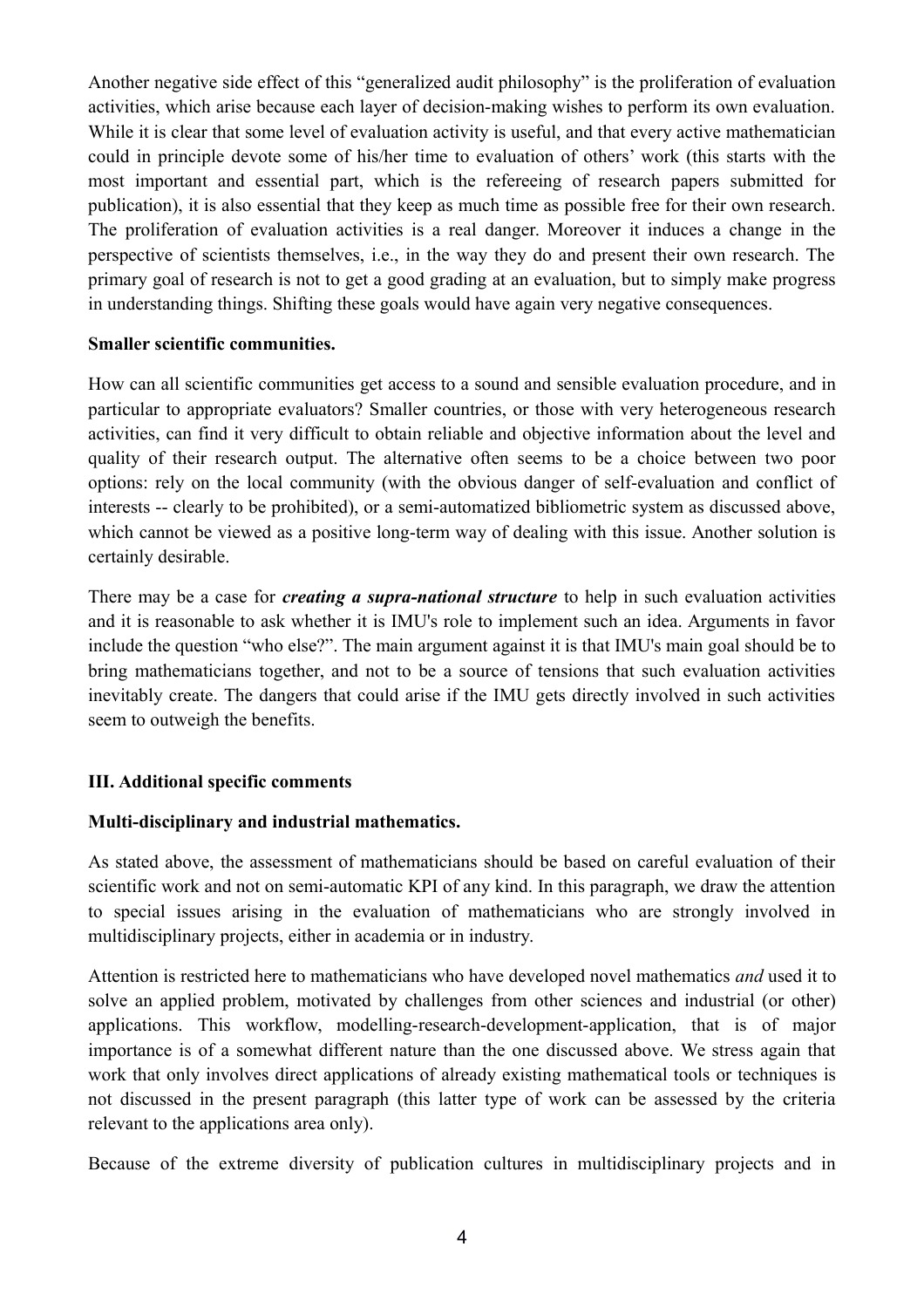industry, it is even more crucial to base an assessment of this type of research activity on expert evaluation, which can be a very demanding but necessary one. Given the importance of such activities, both in terms of applications as well as for mathematics itself, it is of particular importance to perform this difficult task well.

While the previous general remarks about the evaluation of the mathematical novelty remain true, additional criteria should be used to recognise some additional and specific challenges:

- The benefit of the mathematical perspective to the community of the "problem owner" is very important. Therefore it is allowable that some lack of complete mathematical details or theoretical importance (not to be confused with lack in rigour or novelty) is compensated for by relevance to the "partner" community, in which other indicators can be significant. For example, in publications in other sciences, the first nominated author has a strong meaning, while the alphabetical order is the tradition in mathematics papers. So to conclude this paragraph: Assessment in such activities can include criteria used in other sciences, but **in addition, not as a substitute,** to the relevance on mathematics itself.
- \* Additional issues arise for mathematicians working in industry or in industrial projects. Here special restrictions may prohibit full publication of the scientific work, either by intellectual property restrictions or (more often) by a lack of time to develop full detailed proofs. Panels or evaluators have of course to take this also into account.
- \* A related issue is the fact that the "end-product" of such research and development activity is not necessarily a research paper: It can be for instance a software, the development and implementation of which is a very fundamental and time-consuming aspect that can be also of mathematical nature. This example illustrates the variety of possible important contributions that should be taken into account when performing an evaluation.

# **Mathematics Education.**

What follows are some brief comments on the evaluation of researchers in mathematics education. This is a community that is organised very differently from one country to another. For instance, its members are sometimes part of the formal academic/university community, sometimes affiliated to teacher's associations, and sometimes part of the Ministry of Education. Moreover it is a field with a great diversity in aims, foci, methodologies and programmes, ranging from the epistemological analysis of parts of mathematical knowledge to be taught (usually in an academic context), to the design and analysis of a short term classroom experiment (typically involving teachers), to the design and analysis of teacher education programmes, or to large research studies carried out in collaboration with schools. Sensitivities to different categories of students (from low achievers to gifted), or different social and cultural backgrounds, are also factors and require inputs from cognitive and social sciences. All these disciplines are necessary for achieving the ultimate aim, which is to improve the quality of mathematics teaching and learning at all levels.

This area therefore involves some mathematics, but has very significant inputs from all the abovementioned fields. Hence, evaluating contributions on this topic requires a blend of criteria that are suited to each of these fields.